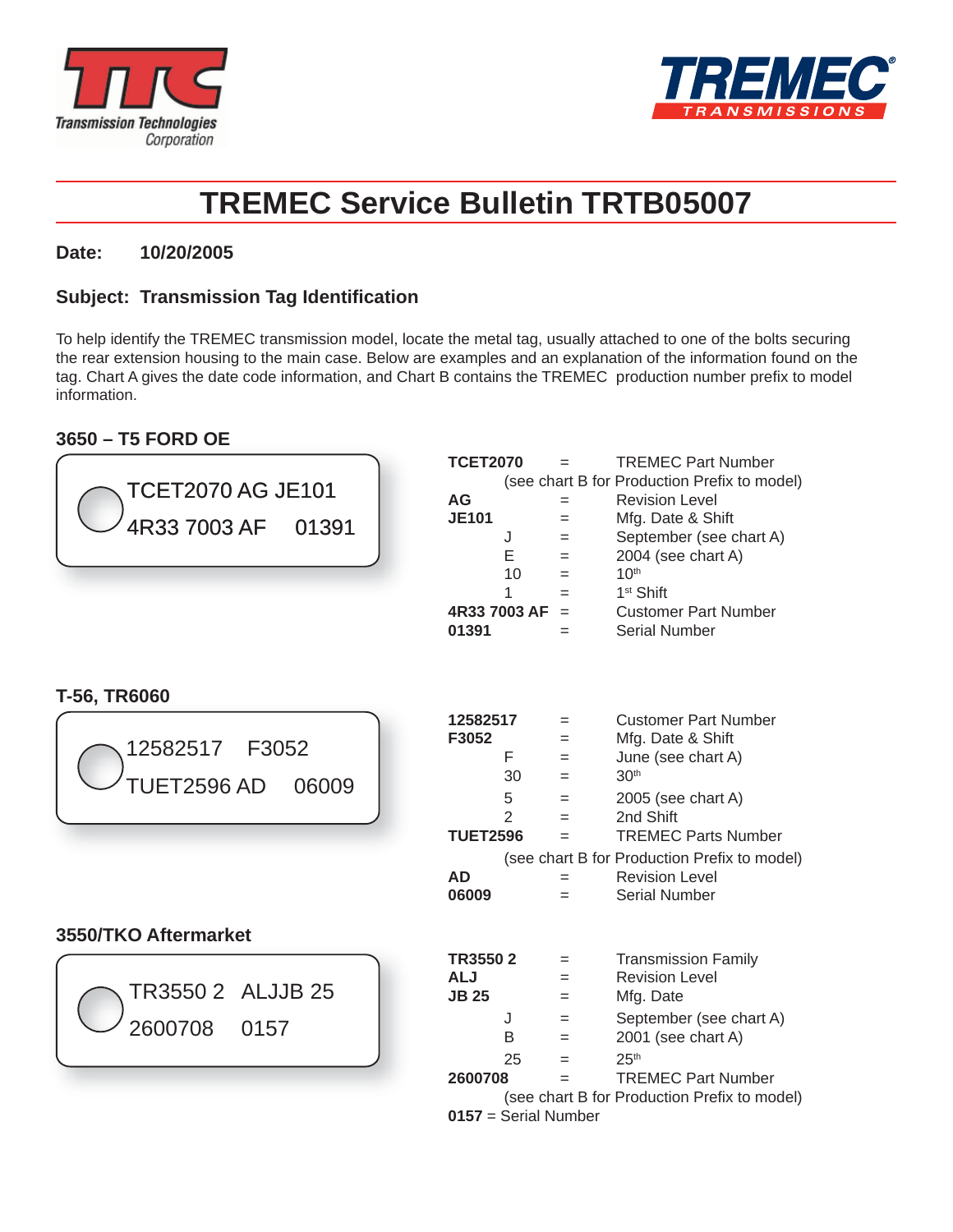# **TKO500/600 Aftermarket**



| TR35509                        | $=$ | <b>Transmission Family</b> |  |  |
|--------------------------------|-----|----------------------------|--|--|
| AF31                           | $=$ | Mfg. Date                  |  |  |
| А                              | $=$ | January (see chart A)      |  |  |
| F                              | $=$ | $2005$ (see chart A)       |  |  |
| 30                             | $=$ | 30 <sup>th</sup>           |  |  |
| TDEMEC Dort Mumber<br>TOETAC47 |     |                            |  |  |

**TCET4617** = TREMEC Part Number

(see chart B for Production Prefix to model)

**AC** = Revision Level

**0119** = Serial Number

| <b>Chart A - Date Code Information</b> |              |                   |                 |  |  |
|----------------------------------------|--------------|-------------------|-----------------|--|--|
| <b>Year Code</b>                       |              | <b>Month Code</b> |                 |  |  |
| $A = 00(90)$                           | $F = 05(95)$ | $A = January$     | $G = July$      |  |  |
| $B = 01(91)$                           | $G = 06(96)$ | $B = February$    | $H =$ August    |  |  |
| $C = 02(92)$                           | $H = 07(97)$ | $C = March$       | $J = September$ |  |  |
| $D = 03(93)$                           | $J = 08(98)$ | $D =$ April       | $K = October$   |  |  |
| $E = 04(94)$                           | $K = 09(99)$ | $E = May$         | $L = November$  |  |  |
|                                        |              | $F = June$        | $M = December$  |  |  |

| <b>Chart B - Production Prefix to Model</b> |                                  |  |  |  |
|---------------------------------------------|----------------------------------|--|--|--|
| <b>Assy Number</b><br><b>Prefix</b>         | <b>Model</b>                     |  |  |  |
| 1352                                        | T <sub>5</sub>                   |  |  |  |
| 1381                                        | T45                              |  |  |  |
| 1386                                        | T56                              |  |  |  |
| 2600###                                     | TR3550, TKO (Orig. Design)       |  |  |  |
| <b>TCET</b>                                 | TR3550 II, TKO II (Orig. Design) |  |  |  |
| <b>TCET</b>                                 | TR3450                           |  |  |  |
| <b>TCET</b>                                 | TR3550                           |  |  |  |
| <b>TCET</b>                                 | TKO500, TKO600                   |  |  |  |
| <b>TCET</b>                                 | TR3650                           |  |  |  |
| TDET                                        | TR4050                           |  |  |  |
| <b>TNET</b>                                 | T <sub>56</sub>                  |  |  |  |
| <b>TSET</b>                                 | T45                              |  |  |  |
| <b>TTET</b>                                 | T <sub>5</sub>                   |  |  |  |
| TUET                                        | T <sub>56</sub>                  |  |  |  |
| TUET                                        | TR6060                           |  |  |  |